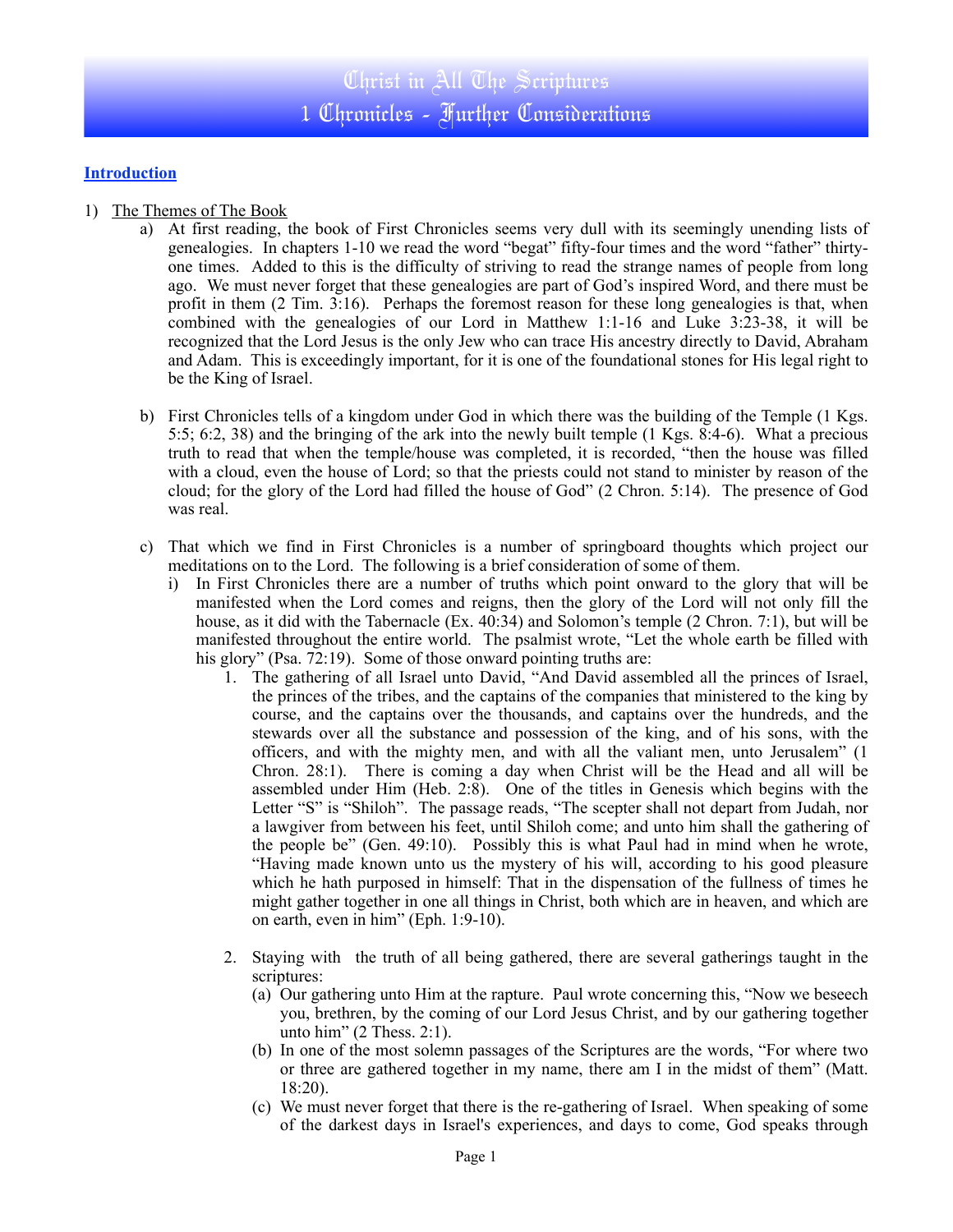Jeremiah saying, "I will gather the remnant of my flock out of all countries whither I have driven them, and will bring them again to their folds; and they shall be fruitful and increase. And I will set up shepherds over them which shall feed them; and they shall fear no more, nor be dismayed, neither shall they be lacking, saith the LORD. Behold, the days come, saith the LORD, that I will raise unto David a righteous Branch, and a King shall reign and prosper, and shall execute judgment and justice in the earth. In his days Judah shall be saved, and Israel shall dwell safely: and this is his name whereby he shall be called, THE LORD OUR RIGHTEOUSNESS" (Jer.  $23: 3-6$ ).

- 2) The desire of David was to build a temple for the Lord, but while he had the exercise, it was not the will of God, and being redirected by God through Nathan, he did that which the Lord said (1 Chron. 17:1-27).
	- a) There are no doubt many similarities between David and the Lord. The particular one in this context is the Lord never needed correction in His exercise regarding a work for God. Such is the understanding and knowledge the Lord had of the will of God, He never needed someone to ask the Lord for wisdom and guidance for Him. Being without a sin nature, the channel of fellowship between He and God was always perfectly clear, and as He listened to God each morning (Isa. 50:4), He understood the communications without distortion or confusion. There were those times when man sought to correct Him or His disciples. Some of those times were when:
		- i) The disciples ate of the corn fields (Mk. 2:23-24).
		- ii) There was placed the man with the withered hand in the synagogue to accuse Him (Mk. 3:1-3).
		- iii) When they asked Him should they give tribute to Caesar? (Matt. 22:17).
			- (1) His answers were always perfect, so that the soldiers who were sent to take him said, "Never man spake like this man" (Jn. 7:46).
	- b) Because He always heard the voice of God distinctly and sought to glorify God in every aspect of life, never did He say a word which needed to be corrected, nor did He ever have to apologize. He never knew what it was to regret things had not been done differently, but was truthfully able to say, "And He that sent me is with me: the Father hath not left me alone; for I do always those things that please him" (Jn. 8:29). The result of clearly listening, knowing, and doing the will of God, the Lord never knew what it was to feel the guiltiness of sin, nor to sense being a distance from God and the Father. The immeasurableness of His perfections are indescribable for, whether it is in His offices, in the economy of God, as a child, a man, a half brother, or an instructor, He was always perfect. No one following him would ever be led astray, no one listening to him would have been defiled, and no one watching him would have been disturbed by what they saw.
- 3) The house that was built by Solomon also yields some precious truths:
	- a) The house Solomon built was a material structure of costly stones, various woods, precious stones and metals (1 Kgs. 7:9, 12, 15, 48). The building the Lord built was not material but "people" who are spoken of as, "lively stones" (1 Pet. 2:5).
	- b) Furthermore, there came a sad day in Israel's history when the Babylonish armies came and destroyed the building, then some 670 years later, the Romans destroyed the one that Herod built. In contrast, even though the gates of hell, the government of hell (Matt. 16:18) seek to destroy the universal house of God, it never will. That house, consisting of the redeemed, will last forever.
	- c) The Lord did not only know the mind of God, He did the will of God. This was not a decision made in young life or teenage years, it was the goal of His heart from His coming into the world. It would seem that the body was prepared and then He entered into it saying, "I come to do thy will" (Heb. 10:9). He alone could honestly say, "Thou art my God from my mother's belly" (Psa. 22:10); God was in a very real and unique way, "The God and Father of our Lord Jesus Christ" (2 Cor. 11:31; Eph.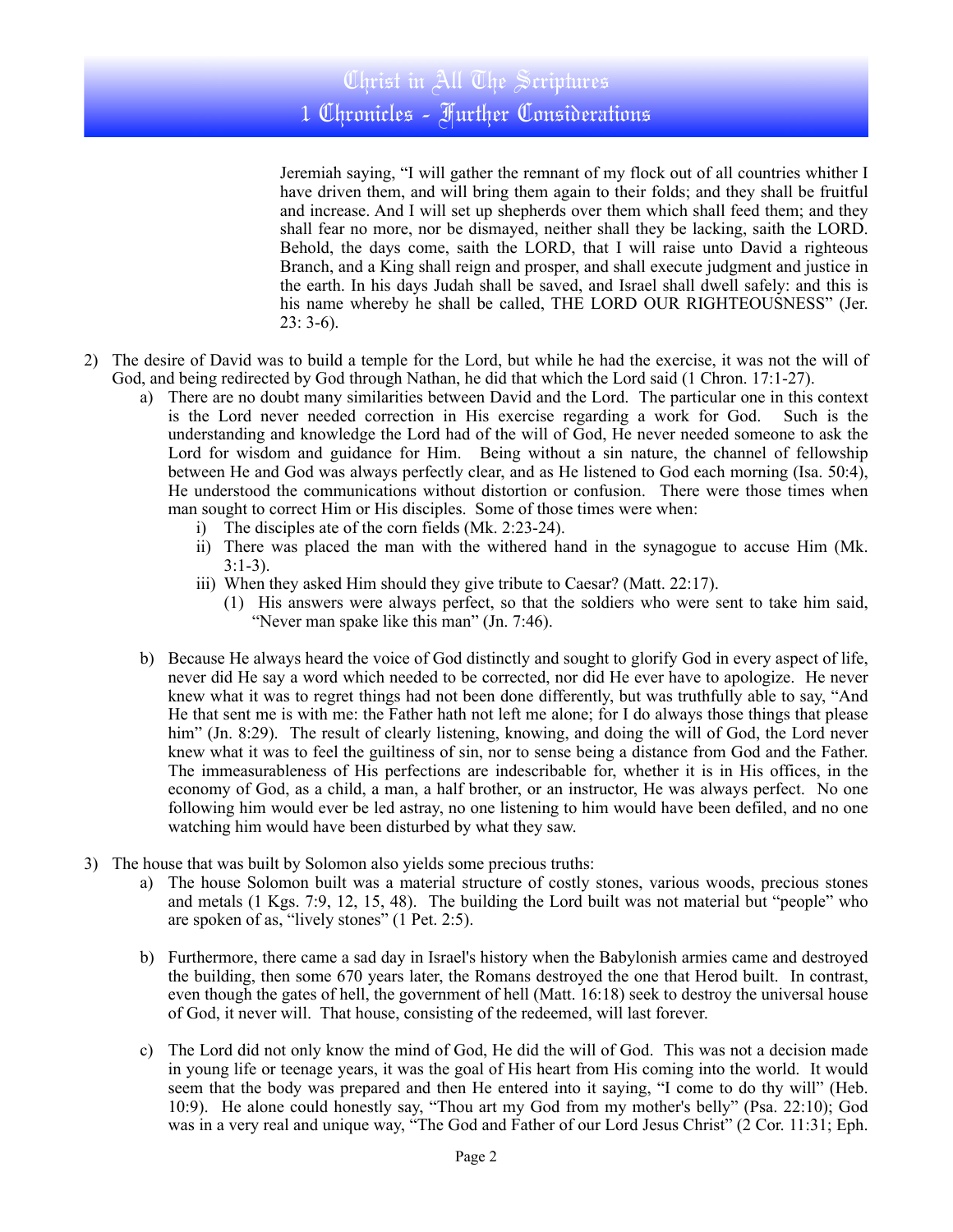1:3; 1 Pet. 1:3). The life of the Lord was lived in unbroken fellowship with God, the result being that there was never ever the slightest discord but perfection of harmony between them.

- 4) Chosen to be King (ch. 28:4)
	- a) When our Lord was born in Bethlehem the wise men came and asked the question, "Where is he that is born King of the Jews" (Matt. 2:2). At this present time there may come a day when Charles will be king of England, on the other hand, it might be handed off to William, neither of them were born "King"! Thus, every other monarch is set in contrast to the Lord. When riding into Jerusalem the scripture was fulfilled which said, "behold, thy King cometh unto thee . . . lowly, and riding upon an ass, and upon a colt the foal of an ass" (Zech. 9:9; Matt. 21:5; Jn. 12:15). When on the cross of Calvary, the superscription was written, "This is Jesus the King of the Jews" (Matt. 27:37). The psalmist, by inspiration, wrote that He was God's anointed, God's chosen King (Psa. 2:5-12).
- 5) Given many sons (ch. 28:5)
	- a) The writer to the Hebrews will bring before us the reality of the multiple sons the Lord has been given, God's love gift to Him.
	- b) In bringing many sons unto glory (Heb. 2:10). This unites with the truth of Romans where we have the assured hope of sharing the glory of God. "Therefore being justified by faith, we have peace with God through our Lord Jesus Christ: By whom also we have access by faith into this grace wherein we stand, and rejoice in hope of the glory of God" (Rom. 5:1, 2). It is to make them suitable to enter within the vail, to enter the presence of God, but much more, it is not enough for us to be able to enter, we must be made fit to be permanently within that Holy Place. To fit us for a such a sphere necessitates our being made righteous before God and that necessitates a superior sacrifice than any or all that the Old Testament economy could provide.
- 6) Solomon the chosen Son (ch. 29:1)
	- a) Christ was the chosen of God (Lk. 23:35; 1 Pet. 2:4). What does it mean that Christ was chosen of God? We were chosen/predestinated for conformity to sonship (Rom. 8:29). Our Lord was never chosen for salvation as we are (Eph. 1:4; 2 Thess. 2:13), but was chosen (Matt. 12:18) to be the individual through whom salvation would come.
	- b) The sonship of the Lord is one of several doctrines which are Biblical without saying the actual word which we use. For instance:
		- i) We speak about how we believe very strongly in the truth of the Trinity, yet that word does not appear in all the scriptures. It is by a comparison of scripture with scriptures that this truth emerges.
		- ii) No where do we read of the "eternal Son", even though the word "eternal" is found in fortyseven verses. We read of the "eternal God" (Deut. 33:27); "eternal life" (Jn. 10:28); "eternal Spirit" (Heb. 9:14); "eternal salvation" (Heb. 5:9); "eternal glory" (2 Tim. 2:10); "eternal power" (Rom. 1:20); but never "eternal Son".
		- iii) Furthermore, writers will often use John 1:1 to teach this, but that verse is teaching that the Word is eternal, and the same goes with the word "image" (Col. 1:15). Let's make no mistake, Christ is the eternal Son being fully equal with God. One verse which substantiates this fact is when the Lord said, "My Father worketh hitherto, and I work" (Jn. 5:17). The religious leaders caught the truth He was saying for it was literally, "My own Father worketh hitherto".
	- c) The Jews understood from His reply nothing short of a peculiar personal sonship, and therefore equality of nature and essential being with God. The use of the word "My" was blasphemous to a Jew. The Lord is teaching His Sonship , pre-existence, and deity therefore, the Lord stresses His deity in the verses which follow (Jn. 5:19-30). Being God's coequal yet distinct from God, a truth which is taught in such verses as John 1:1-3, 14, 18; Col. 1:15; Heb. 1:3, He is the one who was before all creation (Rom. 8:29); was the Creator (Heb. 1:2); and was pre-incarnate (Rom. 8:3). In His